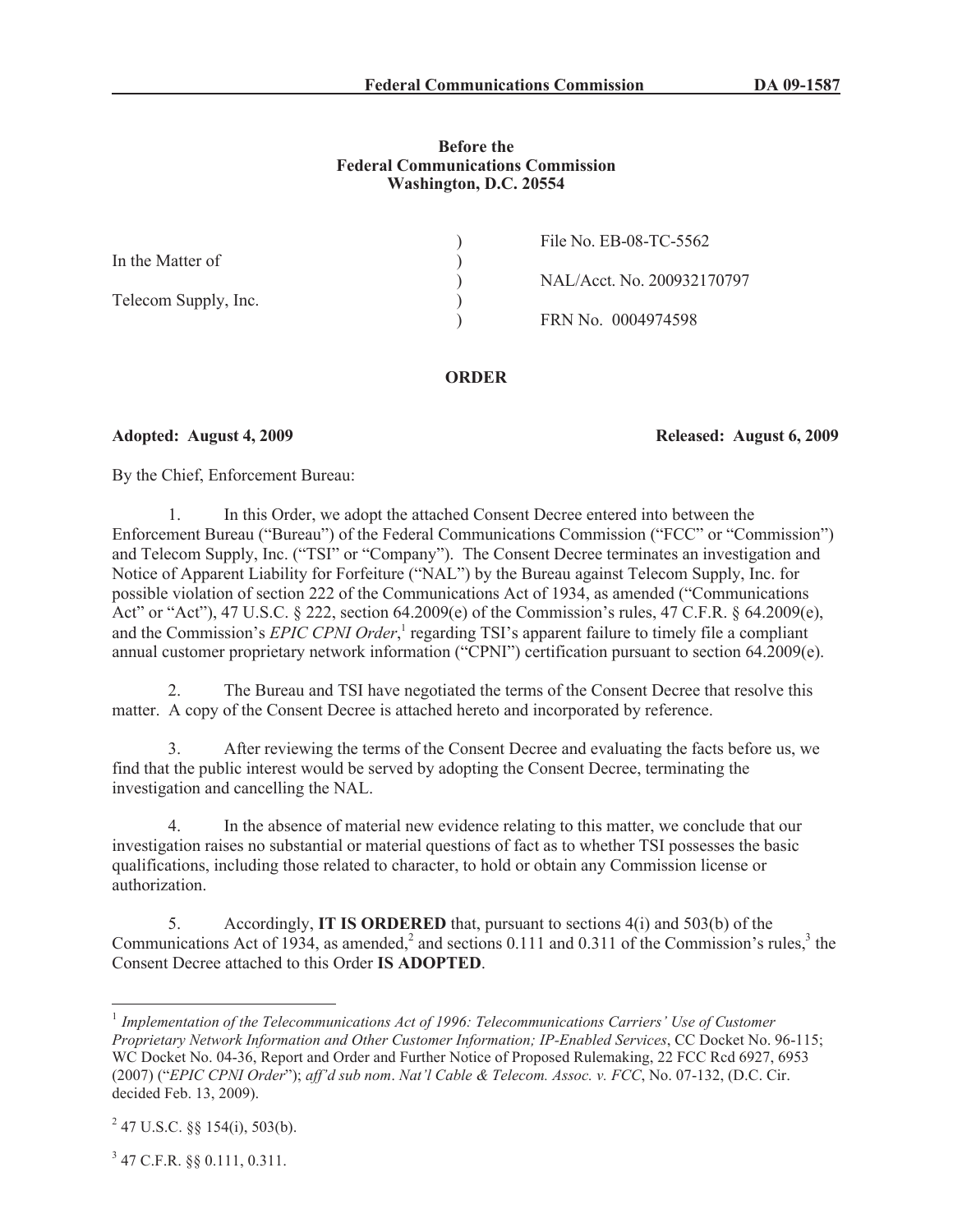6. **IT IS FURTHER ORDERED** that the above-captioned investigation **IS TERMINATED** and the Notice of Apparent Liability for Forfeiture **IS CANCELLED**.

# FEDERAL COMMUNICATIONS COMMISSION

Kris Anne Monteith Chief, Enforcement Bureau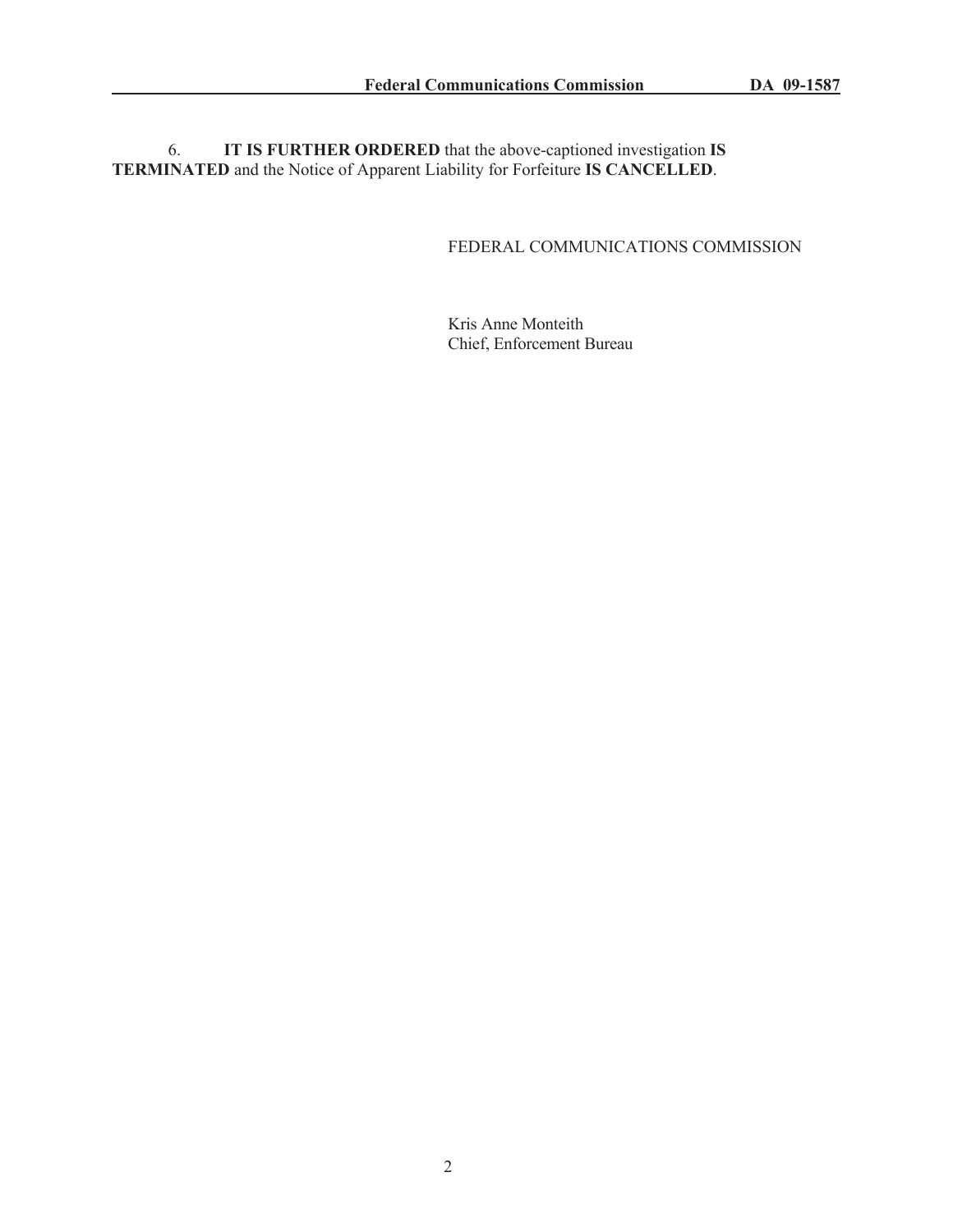### **Before the Federal Communications Commission Washington, D.C. 20554**

|                      | File No. EB-08-TC-5562     |
|----------------------|----------------------------|
| In the Matter of     |                            |
|                      | NAL/Acct. No. 200932170797 |
| Telecom Supply, Inc. |                            |
|                      | FRN No. 0004974598         |

#### **CONSENT DECREE**

1. The Enforcement Bureau **(**"Bureau") and Telecom Supply, Inc. ("TSI"or the "Company"), by their authorized representatives, hereby enter into this Consent Decree for the purpose of cancelling the Notice of Apparent Liability ("NAL") and terminating the Enforcement Bureau's investigation into TSI's possible noncompliance with the requirements of section 222 of the Communications Act of 1934, as amended ("Communications Act" or "Act"), 47 U.S.C. § 222, section 64.2009(e) of the Commission's rules, 47 C.F.R. § 64.2009(e), and the Commission's *EPIC CPNI Order*. 1

### **I. DEFINITIONS**

- 2. For the purposes of this Consent Decree, the following definitions shall apply:
	- (a) "Act" means the Communications Act of 1934, as amended, 47 U.S.C. § 151 *et seq.*
	- (b) "Adopting Order" means an Order of the Commission adopting the terms of this Consent Decree without change, addition, deletion, or modification.
	- (c) "Bureau" means the Enforcement Bureau of the Federal Communications Commission.
	- (d) "Commission" and "FCC" mean the Federal Communications Commission and all of its bureaus and offices.
	- (e) "Compliance Plan" means the program described in this Consent Decree at paragraph 10.
	- (f) "Effective Date" means the date on which the Commission releases the Adopting Order.
	- (g) "Investigation" means the investigation commenced by the Bureau's letter of inquiry<sup>2</sup> regarding whether TSI violated the requirements of section 222 of the Communications

<sup>&</sup>lt;sup>1</sup> Implementation of the Telecommunications Act of 1996: Telecommunications Carriers' Use of Customer *Proprietary Network Information and Other Customer Information; IP-Enabled Services*, CC Docket No. 96-115; WC Docket No. 04-36, Report and Order and Further Notice of Proposed Rulemaking, 22 FCC Rcd 6927, 6953 (2007) ("*EPIC CPNI Order*"); *aff'd sub nom*. *Nat'l Cable & Telecom. Assoc. v. FCC*, No. 07-132, (D.C. Cir. decided Feb. 13, 2009).

<sup>&</sup>lt;sup>2</sup> See Letter from Marcy Greene, Deputy Division Chief, Telecommunications Consumers Division, Enforcement Bureau, FCC to TCI (Sept. 5, 2008) ("LOI").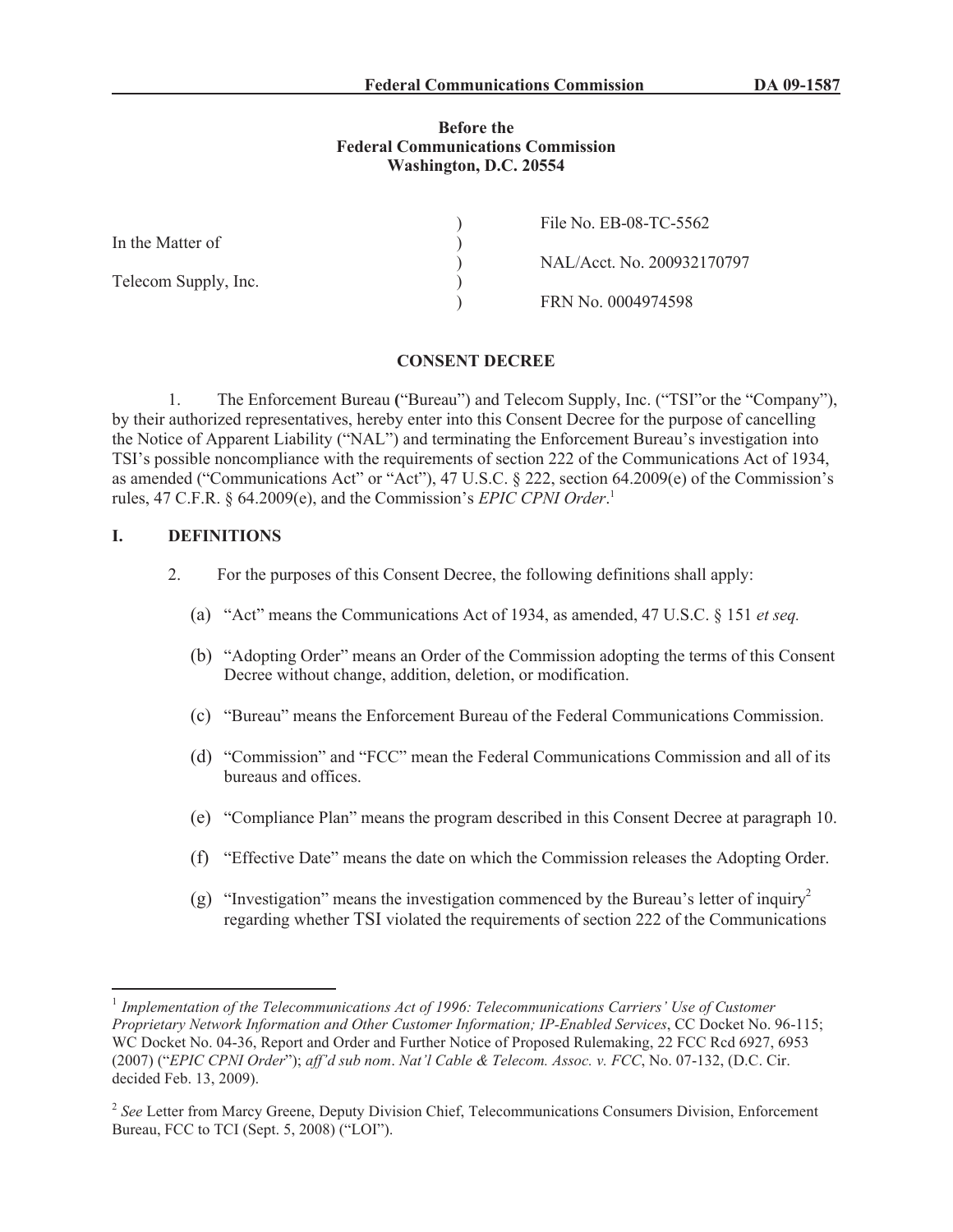Act and section 64.2009(e) of the Commission's rules by failing to file a compliant customer proprietary network information ("CPNI") certification.<sup>3</sup>

- (h) "TSI" means Telecom Supply, Inc. and its predecessors-in-interest and successors-ininterest.
- (i) "NAL" means Notice of Apparent Liability for Forfeiture.
- (j) "Parties" means TSI and the Bureau.
- (k) "Rules" means the Commission's regulations found in Title 47 of the Code of Federal Regulations.

### **II. BACKGROUND**

3. Section 222 imposes the general duty on all telecommunications carriers to protect the confidentiality of their subscribers' proprietary information.<sup>4</sup> The Commission has issued rules implementing section 222 of the Act.<sup>5</sup> The Commission required carriers to establish and maintain a system designed to ensure that carriers adequately protected their subscribers' CPNI. Section 64.2009(e) is one such requirement.

4. In 2006, some companies, known as "data brokers," advertised the availability of records of wireless subscribers' incoming and outgoing telephone calls for a fee.<sup>6</sup> Data brokers also advertised

 $3$  47 C.F.R. 64.2009(e).

<sup>&</sup>lt;sup>4</sup> Section 222 of the Communications Act, 47 U.S.C § 222, provides that: "Every telecommunications carrier has a duty to protect the confidentiality of proprietary information of, and relating to, other telecommunications carriers, equipment manufacturers, and customers, including telecommunication carriers reselling telecommunications services provided by a telecommunications carrier." Prior to the 1996 Act, the Commission had established CPNI requirements applicable to the enhanced services operations of AT&T, the Bell Operating Companies ("BOCs"), and GTE, and the customer premises equipment ("CPE") operations of AT&T and the BOCs, in the Computer II, Computer III, GTE Open Network Architecture ("ONA"), and BOC CPE Relief proceedings. *See Implementation of the Telecommunications Act of 1996: Telecommunications Carriers' Use of Customer Proprietary Network Information and Other Customer Information and Implementation of Non-Accounting Safeguards of Sections 271 and 272 of the Communications Act of 1934, as amended*, CC Docket Nos. 96-115 and 96-149, Second Report and Order and Further Notice of Proposed Rulemaking, 13 FCC Rcd 8061, 8068-70, para. 7 (1998) ("*CPNI Order*") (describing the Commission's privacy protections for confidential customer information in place prior to the 1996 Act.

<sup>5</sup> *See CPNI Order*. *See also Implementation of the Telecommunications Act of 1996: Telecommunications Carriers' Use of Customer Proprietary Network Information and Other Customer Information and Implementation of the Non-Accounting Safeguards of Sections 271 and 272 of the Communications Act of 1934, as amended*, CC Docket Nos. 96-115 and 96-149, Order on Reconsideration and Petitions for Forbearance, 14 FCC Rcd 14409 (1999); *Implementation of the Telecommunications Act of 1996: Telecommunications Carriers' Use of Customer Proprietary Network Information and Other Customer Information and Implementation of the Non-Accounting Safeguards of Sections 271 and 272 of the Communications Act of 1934, as amended, CC Docket Nos. 96-115 and 96-149; 2000 Biennial Regulatory Review -- Review of Policies and Rules Concerning Unauthorized Changes of Consumers' Long Distance Carriers, CC Docket No. 00-257*, Third Report and Order and Third Further Notice of Proposed Rulemaking, 17 FCC Rcd 14860 (2002); *EPIC CPNI Order*.

<sup>6</sup> *See, e.g.*, http://www.epic.org/privacy/iei/.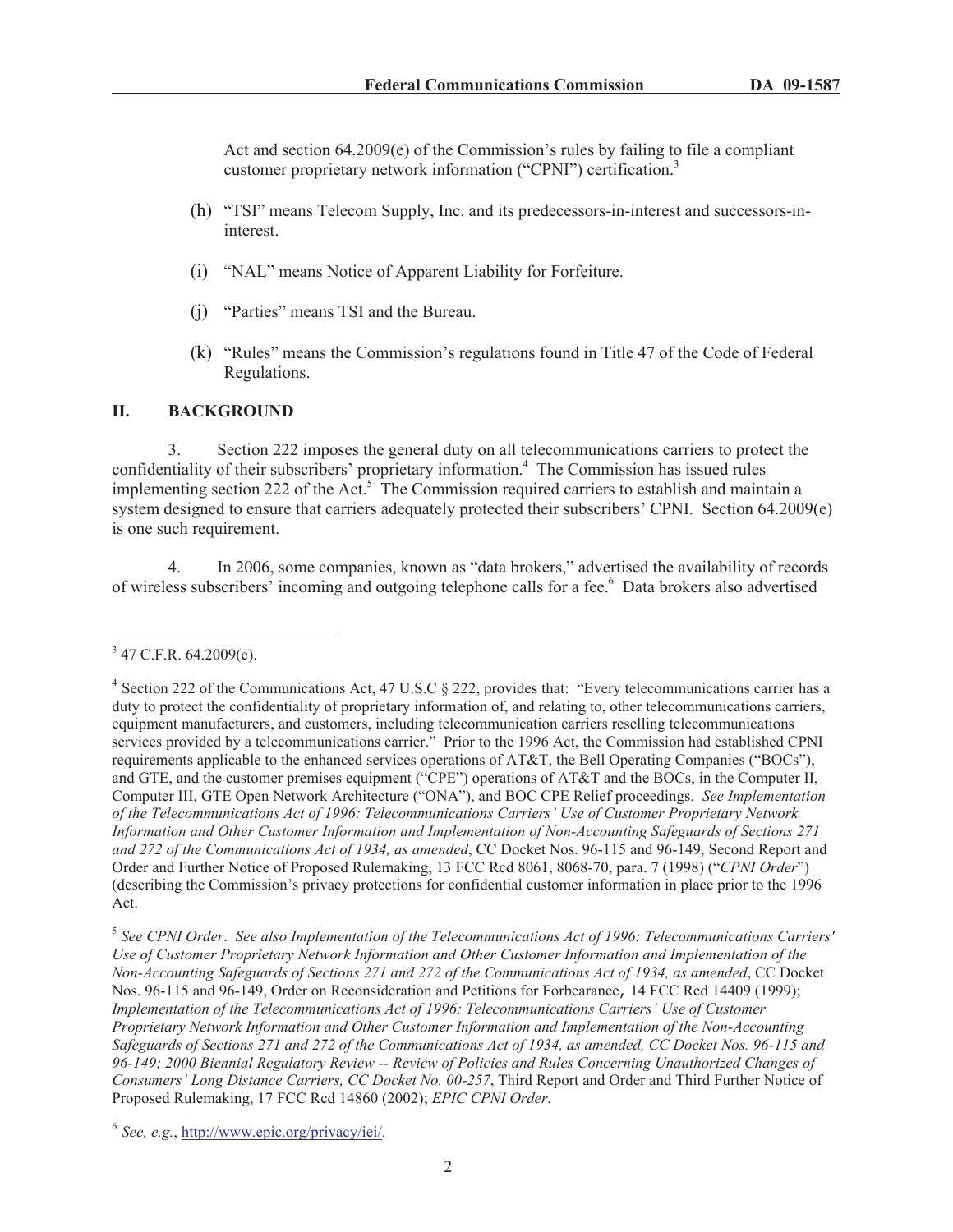the availability of certain landline toll calls.<sup>7</sup> On April 2, 2007, the Commission strengthened its privacy rules with the release of the *EPIC CPNI Order*, <sup>8</sup> which adopted additional safeguards to protect CPNI against unauthorized access and disclosure. The *EPIC CPNI Order* was directly responsive to the actions of databrokers, or pretexters, to obtain unauthorized access to CPNI.<sup>9</sup> The *EPIC CPNI Order* requires that all companies subject to the CPNI rules file annually, on or before March 1, a certification with the Commission pursuant to amended rule 47 C.F.R. § 64.2009(e).<sup>10</sup> Additionally, companies must now provide, with their certification, "an explanation of any actions taken against data brokers and a summary of all customer complaints received in the past year concerning the unauthorized release of CPNI."<sup>11</sup>

5. The Bureau sent a Letter of Inquiry ("LOI") to TSI on September 5, 2008, asking it to provide copies and evidence of its timely filed CPNI compliance certificate for 2007, which was due by March 1, 2008, pursuant to section 64.2009(e) of the Commission's rules or an explanation as to why no certification was filed.<sup>12</sup> On September 12, 2008, TSI submitted a response to the Bureau's LOI.<sup>13</sup> The Bureau concluded that TSI failed to submit satisfactory evidence of its timely filing of the annual CPNI compliance certification.<sup>14</sup> Accordingly, on February 24, 2009, the Bureau released the *Omnibus NAL* against numerous companies, including TSI, proposing a monetary forfeiture of twenty thousand dollars  $(S20,000)$  for its apparent failure to comply with section 64.2009(e) of the Commission's rules,<sup>15</sup> and the Commission's *EPIC CPNI Order*, and ordered the Company either to pay the proposed forfeiture or file a written response within thirty (30) days of the release date stating why the proposed forfeiture should be reduced or canceled. TSI requested that the Bureau enter into settlement discussions.

## **III. TERMS OF AGREEMENT**

6. **Adopting Order.** The Parties agree that the provisions of this Consent Decree shall be subject to final approval by the Bureau by incorporation of such provisions by reference in the Adopting Order without change, addition, modification, or deletion.

9 *Id.* at 6928.

<sup>10</sup> *Id.* at 6953; 47 C.F.R. § 64.2009(e).

<sup>11</sup> *EPIC CPNI Order*, 22 FCC Rcd at 6953.

<sup>12</sup> *See* note 2, *supra.*

<sup>13</sup> See Letter from Curtis G. Walzel, Livingston Telephone Company, to Marcy Greene, Deputy Division Chief, Telecommunications Consumers Division, Enforcement Bureau, FCC (Sept. 12, 2008).

<sup>14</sup> Annual CPNI Certification, Omnibus Notice of Apparent Liability for Forfeiture, 24 FCC Rcd. 2299 (Enf. Bur. 2009) ("*Omnibus NAL*").

<sup>15</sup> *Id.*

<sup>7</sup> *See id.*

<sup>8</sup> *EPIC CPNI Order*, 22 FCC Rcd 6927. Specifically, pursuant to section 64.2009(e): A telecommunications carrier must have an officer, as an agent of the carrier, sign and file with the Commission a compliance certificate on an annual basis. The officer must state in the certification that he or she has personal knowledge that the company has established operating procedures that are adequate to ensure compliance with the rules in this subpart. The carrier must provide a statement accompanying the certification explaining how its operating procedures ensure that it is or is not in compliance with the rules in this subpart. In addition, the carrier must include an explanation of any actions taken against data brokers and a summary of all customer complaints received in the past year concerning the unauthorized release of CPNI. This filing must be made annually with the Enforcement Bureau on or before March 1 in EB Docket No. 06-36, for data pertaining to the previous calendar year. 47 C.F.R. § 64.2009(e).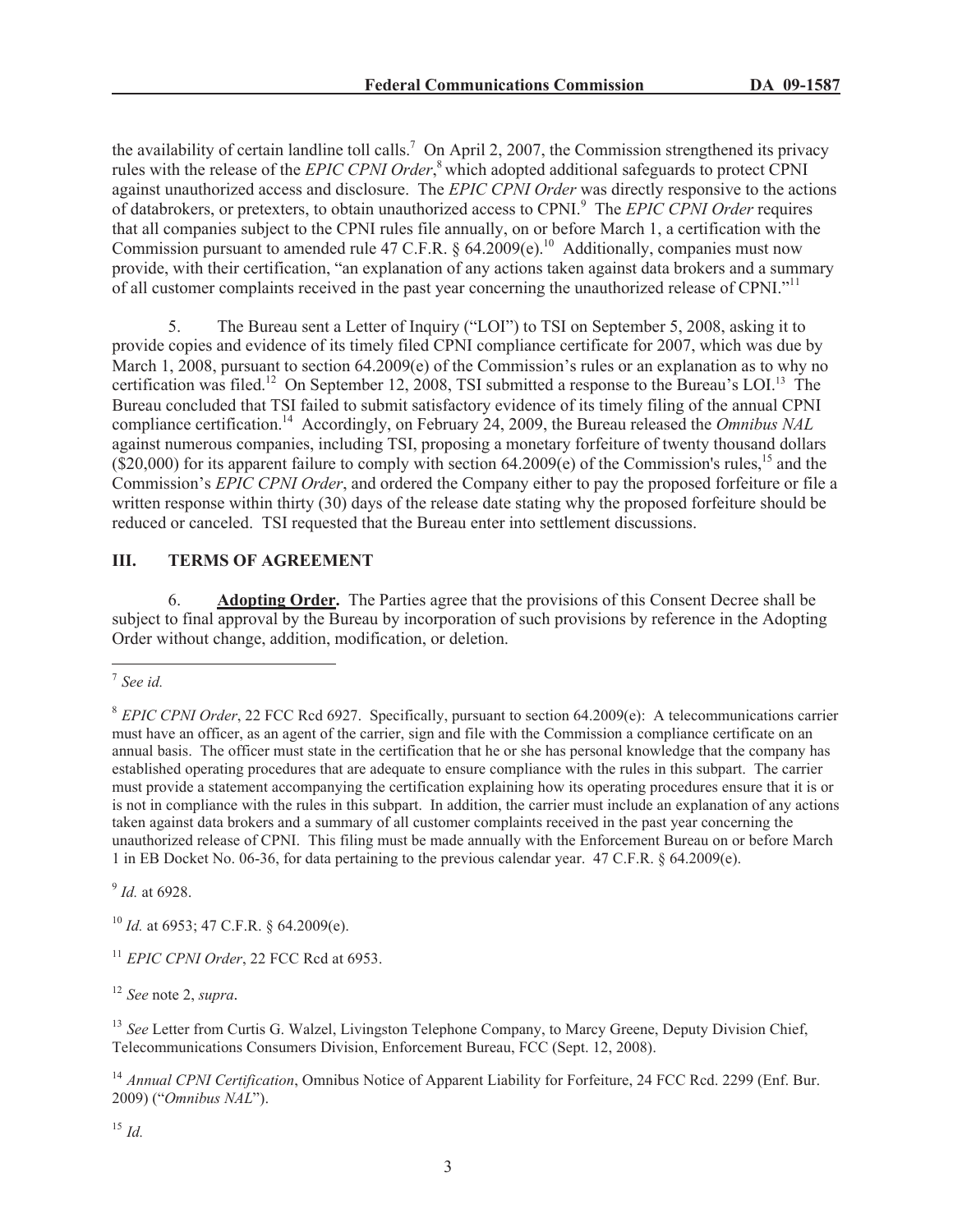7. **Jurisdiction.** TSI agrees that the Bureau has jurisdiction over it and the matters contained in this Consent Decree and has the authority to enter into and adopt this Consent Decree.

8. **Effective Date; Violations.** The Parties agree that this Consent Decree shall become effective on the date on which the FCC releases the Adopting Order. Upon release, the Adopting Order and this Consent Decree shall have the same force and effect as any other Order of the Bureau. Any violation of the Adopting Order or of the terms of this Consent Decree shall constitute a separate violation of a Bureau Order, entitling the Bureau to exercise any rights and remedies attendant to the enforcement of a Bureau Order.

9. **Termination of Investigation.** In express reliance on the covenants and representations in this Consent Decree and to avoid further expenditure of public resources, the Bureau agrees to terminate its investigation and to cancel the NAL. In consideration for the termination of said investigation and cancellation of the NAL, TSI agrees to the terms, conditions, and procedures contained herein. The Bureau further agrees that, in the absence of new material evidence, the Bureau will not use the facts developed in this investigation through the Effective Date of the Consent Decree, or the existence of this Consent Decree, to institute, on its own motion, any new proceeding, formal or informal, or take any action on its own motion against TSI concerning the matters that were the subject of the investigation. The Bureau also agrees that it will not use the facts developed in this investigation through the Effective Date of this Consent Decree, or the existence of this Consent Decree, to institute on its own motion any proceeding, formal or informal, or take any action on its own motion against TSI with respect to TSI's basic qualifications, including its character qualifications, to be a Commission licensee or authorized common carrier or hold Commission authorizations.

10. **Compliance Plan.** For purposes of settling the matters set forth herein and to help ensure compliance with the Commission's CPNI rules, TSI agrees to take all measures necessary to achieve full compliance with section 64.2009(e) of the Commission's rules. TSI agrees to train its personnel as to when they are and are not authorized to use CPNI. TSI further agrees to have an express disciplinary process in place for the unauthorized use of CPNI. Additionally, TSI agrees to submit a copy of its annual section 64.2009(e) compliance certificate, which it is required to file annually in EB Docket 06-36, for each of two (2) years following the Effective Date of this Consent Decree to the Chief, Telecommunications Consumers Division, Enforcement Bureau, Federal Communications Commission, 445 12th Street, S.W. Room 4-C244, Washington, D.C. 20554, and must include the file number listed above. TSI will also send an electronic copy of its certification to other Telecommunications Consumers Division staff as directed by the Division Chief. This Consent Decree will expire two (2) years after the Effective Date or upon the termination of the certification requirement set forth in section 64.2009(e) of the Commission's rules, 47 C.F.R. § 64.2009(e), whichever is earlier.

11. **Section 208 Complaints; Subsequent Investigations.** Nothing in this Consent Decree shall prevent the Commission or its delegated authority from adjudicating complaints filed pursuant to section 208 of the Act against TSI or its affiliates for alleged violations of the Act, or for any other type of alleged misconduct, regardless of when such misconduct took place. The Commission's adjudication of any such complaint will be based solely on the record developed in that proceeding. Except as expressly provided in this Consent Decree, this Consent Decree shall not prevent the Commission from investigating new evidence of noncompliance by TSI of the Act, the rules, or the Order.

12. **Voluntary Contribution.** TSI agrees that it will make a voluntary contribution to the United States Treasury in the amount of \$1,000. The contribution will be made within thirty (30) calendar days after the Effective Date of the Adopting Order. Payment must be made by check or similar instrument, payable to the order of the Federal Communications Commission. The payment must include the NAL/Account Number and FRN Number referenced in the caption to the Adopting Order. Payment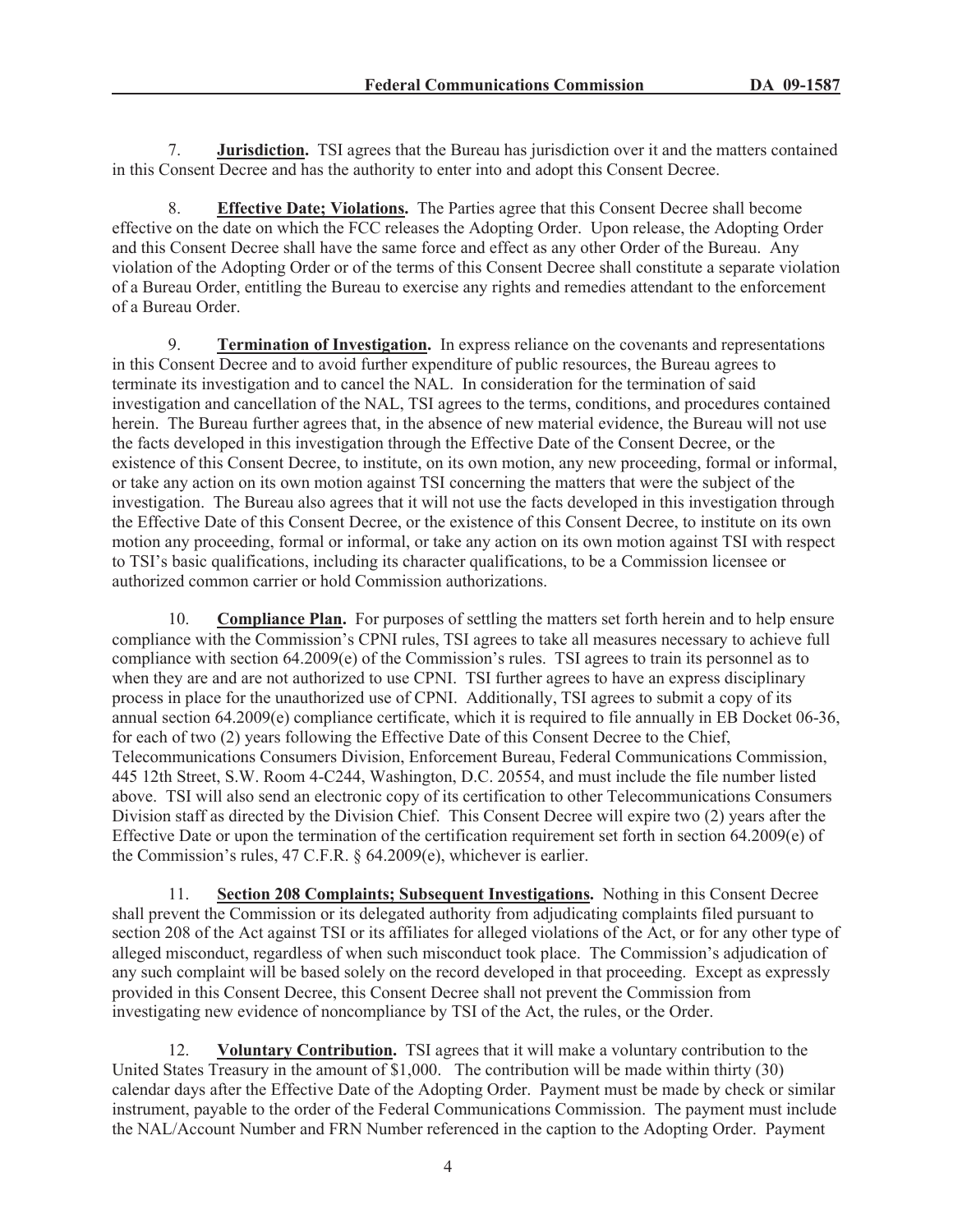by check or money order may be mailed to Federal Communications Commission, P.O. Box 979088, St. Louis, MO 63197-9000. Payment by overnight mail may be sent to U.S. Bank – Government Lockbox #979088, SL-MO-C2-GL, 1005 Convention Plaza, St. Louis, MO 63101. Payment by wire transfer may be made to ABA Number 021030004, receiving bank TREAS/NYC, and account number 27000001. For payment by credit card, an FCC Form 159 (Remittance Advice) must be submitted. When completing the FCC Form 159, enter the NAL/Account number in block number 23A (call sign/other ID), and enter the letters "FORF" in block number 24A (payment type code). TSI will also send electronic notification on the date said payment is made to Johnny.drake $@$ fcc.gov.

13. **Waivers.** TSI waives any and all rights it may have to seek administrative or judicial reconsideration, review, appeal or stay, or to otherwise challenge or contest the validity of this Consent Decree and the Adopting Order, provided the Commission issues an Adopting Order adopting the Consent Decree without change, addition, modification, or deletion. TSI shall retain the right to challenge Commission interpretation of the Consent Decree or any terms contained herein. If either Party (or the United States on behalf of the Commission) brings a judicial action to enforce the terms of the Adopting Order, neither TSI nor the Commission shall contest the validity of the Consent Decree or the Adopting Order, and TSI shall waive any statutory right to a trial *de novo*. TSI hereby agrees to waive any claims it may otherwise have under the Equal Access to Justice Act, 5 U.S.C. § 504 and 47 C.F.R. § 1.1501 *et seq*., relating to the matters addressed in this Consent Decree.

14. **Severability.** The Parties agree that if any of the provisions of the Adopting Order or the Consent Decree shall be invalid or unenforceable, such invalidity or unenforceability shall not invalidate or render unenforceable the entire Adopting Order or Consent Decree, but rather the entire Adopting Order or Consent Decree shall be construed as if not containing the particular invalid or unenforceable provision or provisions, and the rights and obligations of the Parties shall be construed and enforced accordingly. In the event that this Consent Decree in its entirety is rendered invalid by any court of competent jurisdiction, it shall become null and void and may not be used in any manner in any legal proceeding.

15. **Subsequent Rule or Order.** The Parties agree that if any provision of the Consent Decree conflicts with any subsequent rule or Order adopted by the Commission (except an Order specifically intended to revise the terms of this Consent Decree to which TSI does not expressly consent) that provision will be superseded by such Commission rule or Order.

16. **Successors and Assigns.** TSI agrees that the provisions of this Consent Decree shall be binding on its successors, assigns, and transferees.

17. **Final Settlement.** The Parties agree and acknowledge that this Consent Decree shall constitute a final settlement between the Parties. The Parties further agree that this Consent Decree does not constitute either an adjudication on the merits or a factual or legal finding or determination regarding any compliance or noncompliance with the requirements of the Act or the Commission's rules and Orders.

18. **Modifications.** This Consent Decree cannot be modified without the advance written consent of both Parties.

19. **Paragraph Headings.** The headings of the Paragraphs in this Consent Decree are inserted for convenience only and are not intended to affect the meaning or interpretation of this Consent Decree.

20. **Authorized Representative.** Each party represents and warrants to the other that it has full power and authority to enter into this Consent Decree.